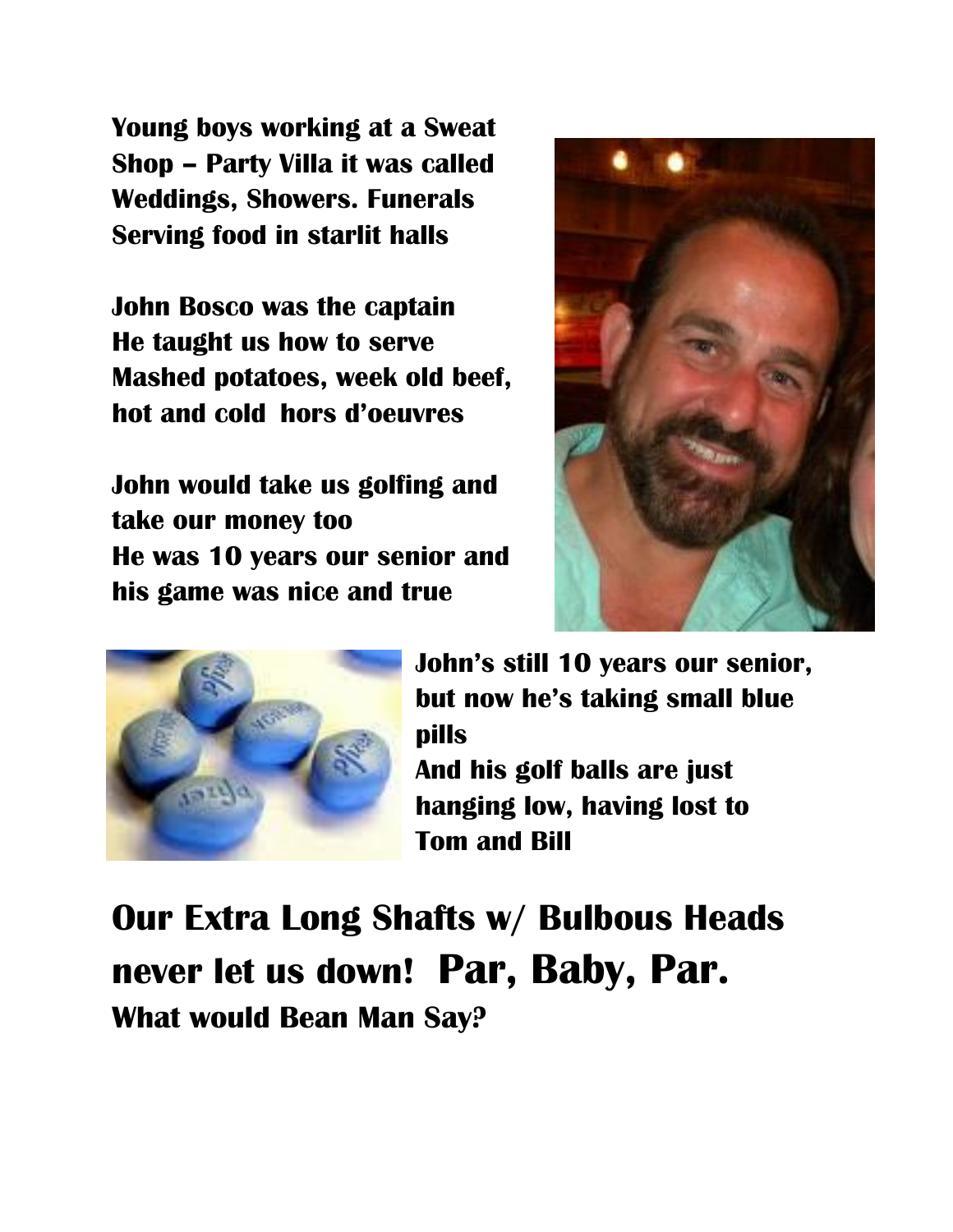### Tom and Bill would like to recommend a few name changes for some of our Indian princess

Members!



#### Running Bear - Running Scared Blue Moon - Blew more Wind in the Face – Two Dogs Golfing Mighty Bison - Sickly Yak Big Thunder – Mighty Trickle

By the Way – Mighty Drive and Tap-in putt (our Inidan princess Names) BIRDIED THE LAST HOLE, KIMO SABE!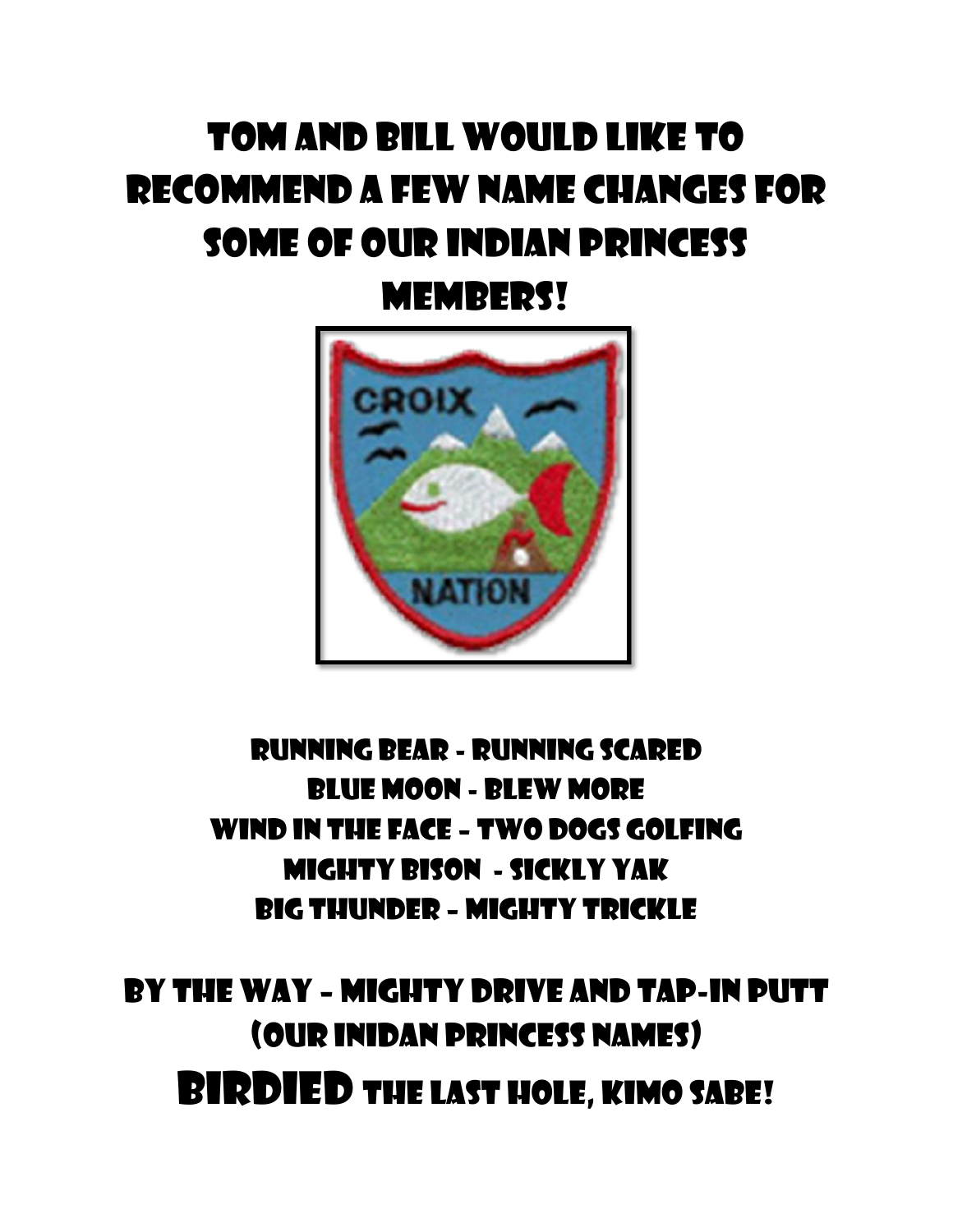#### The Dirty Dozen came from Palatine Willow Walk and Hunting Ridge Maybe they should give up playing golf, and go back to playing Bridge

#### Josten, Cozzi, Costigan Perkins, Neilsen, Lee Baker, Walsh and Downing We warned them all you see



### Suburban life makes hard men soft their blood thinned against the chill Slink on back to your soft, cushy lives Boys – You can't beat Tom and Bill

## WE CARDED A  $\mathbf{P}$ **AR** THE LAST HOLE.

Do you boys need Some moisturizer for your hands?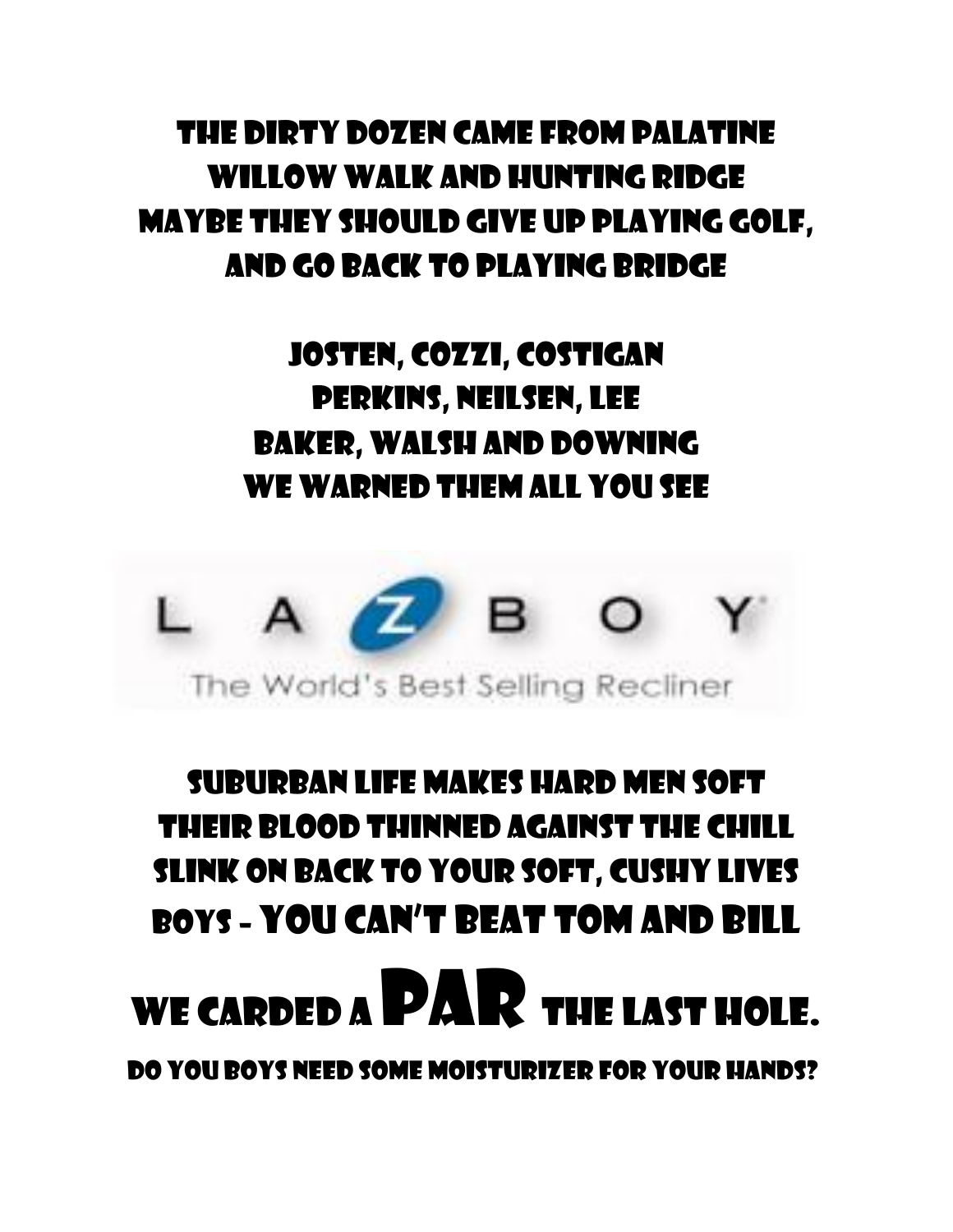## ½" saved your Behind!

### One more Revolution! One More Rotation!



More Circumvolution!

## And we're tallying a Chip-in Eagle INSTEAD OF A HO-HUM BIRDIE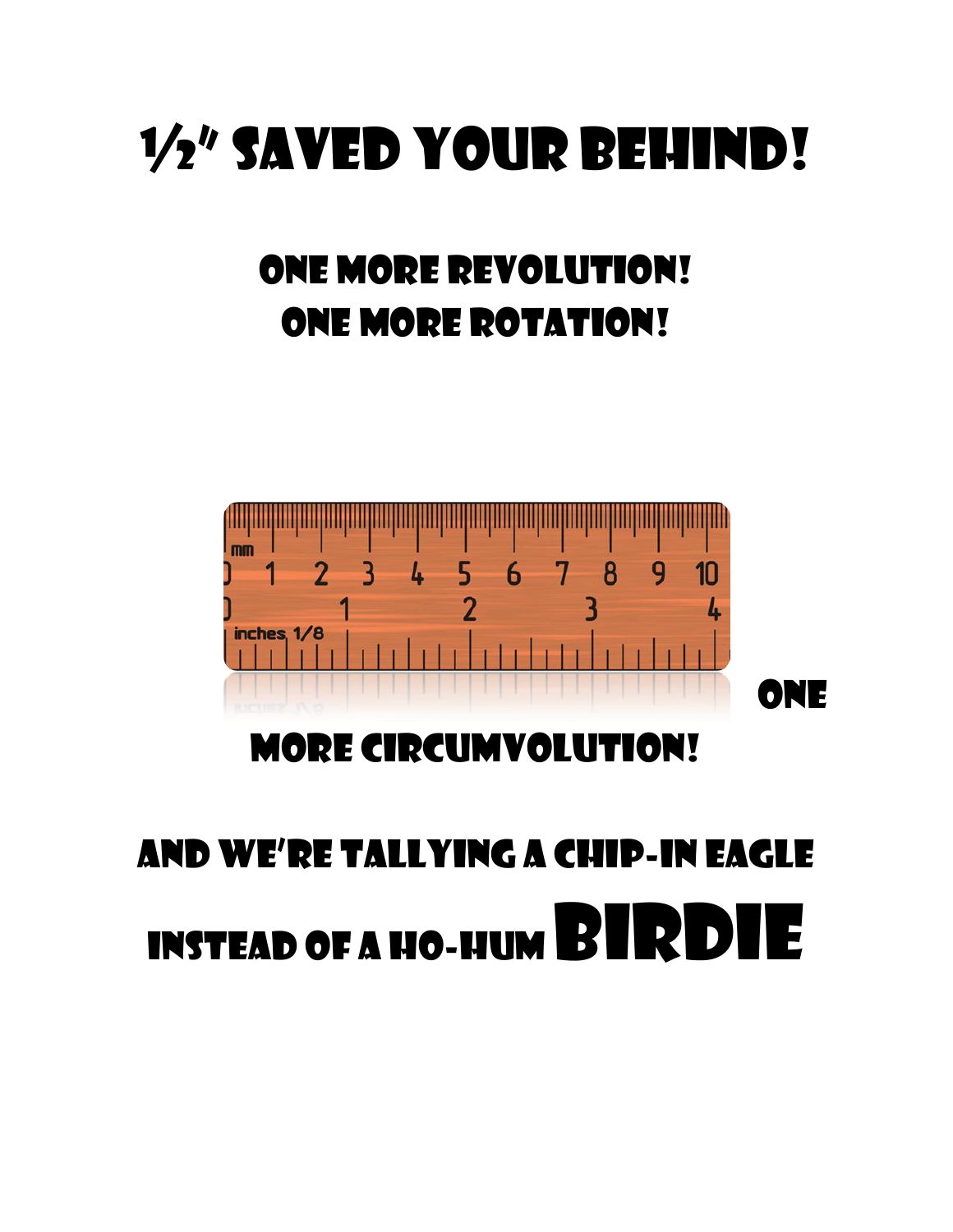## $1/4''$   $1/4''$   $1/4''$ 1 F\$%#ing Quarter Inch!

### One lousy Spin! One Crappy Dimple! One Well Placed Breath!

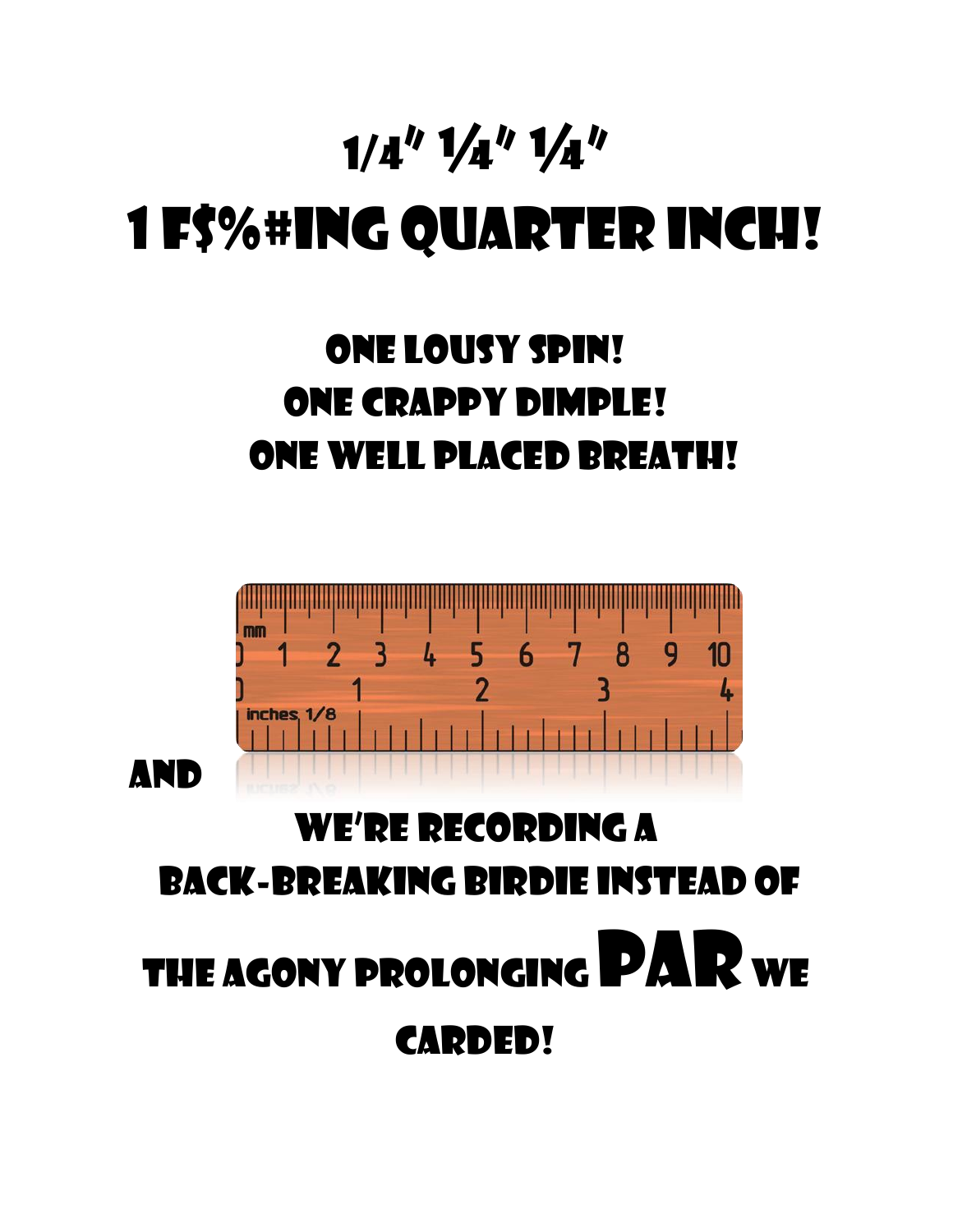## 3/16" saved your BACON!

### Only One Orbit! One Gentle Gyration! One Wonderful Whirligig!



### And Your Good Walk would have definitely been Spoiled, my Friend!

## PAR - ANOTHER PAR - 3/16" UnbeF\$%#inglievable!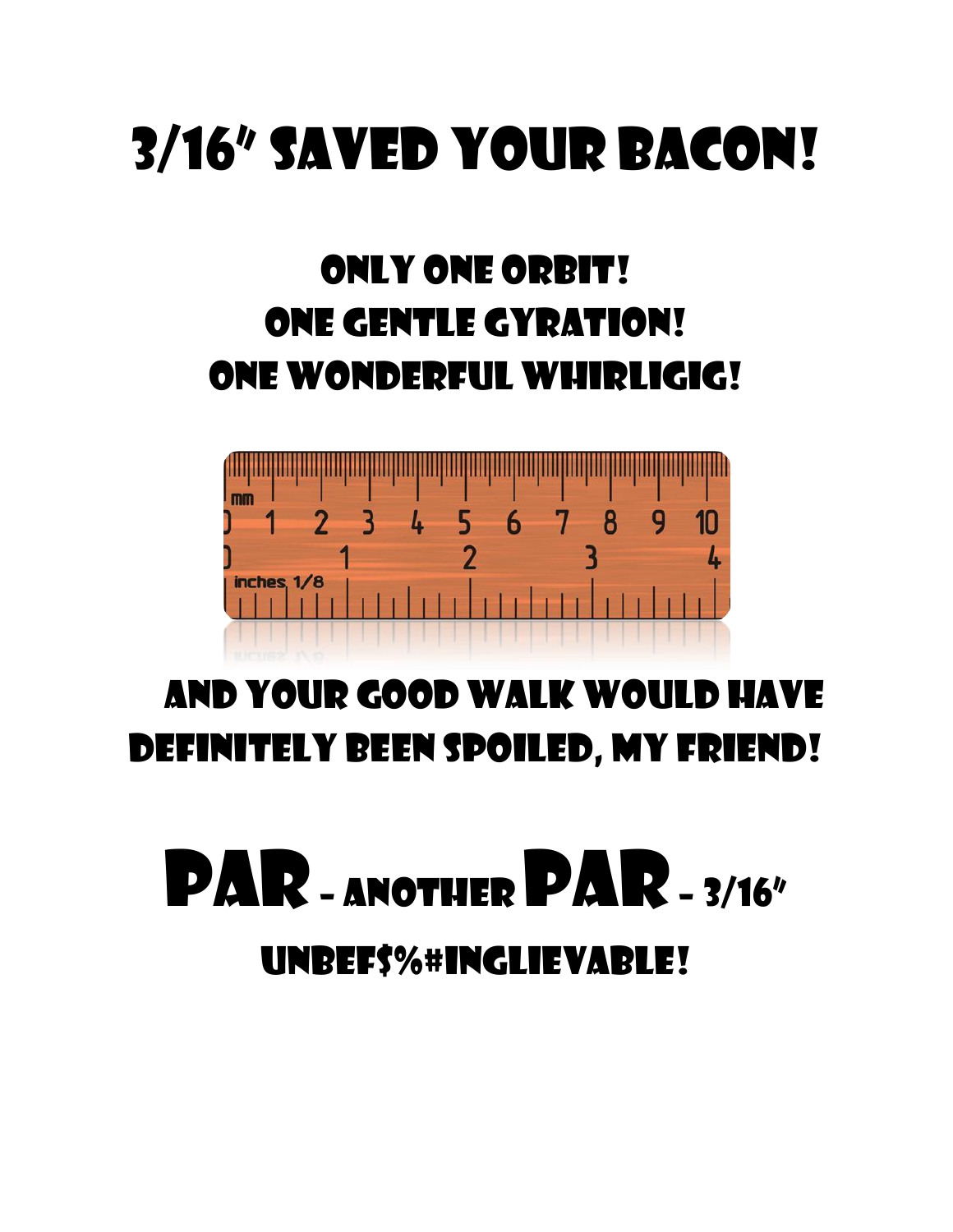### 1/16"?... 1/16?" You're Kidding, Right? Couldn't Give us One teeny, Tiny little Trundle, could you?

### Couldn't Grant us one welter? Couldn't help us put them all out of their misery, could you?



## PAR – APPARENTLY THE BIG GUY upstairs want you all to suffer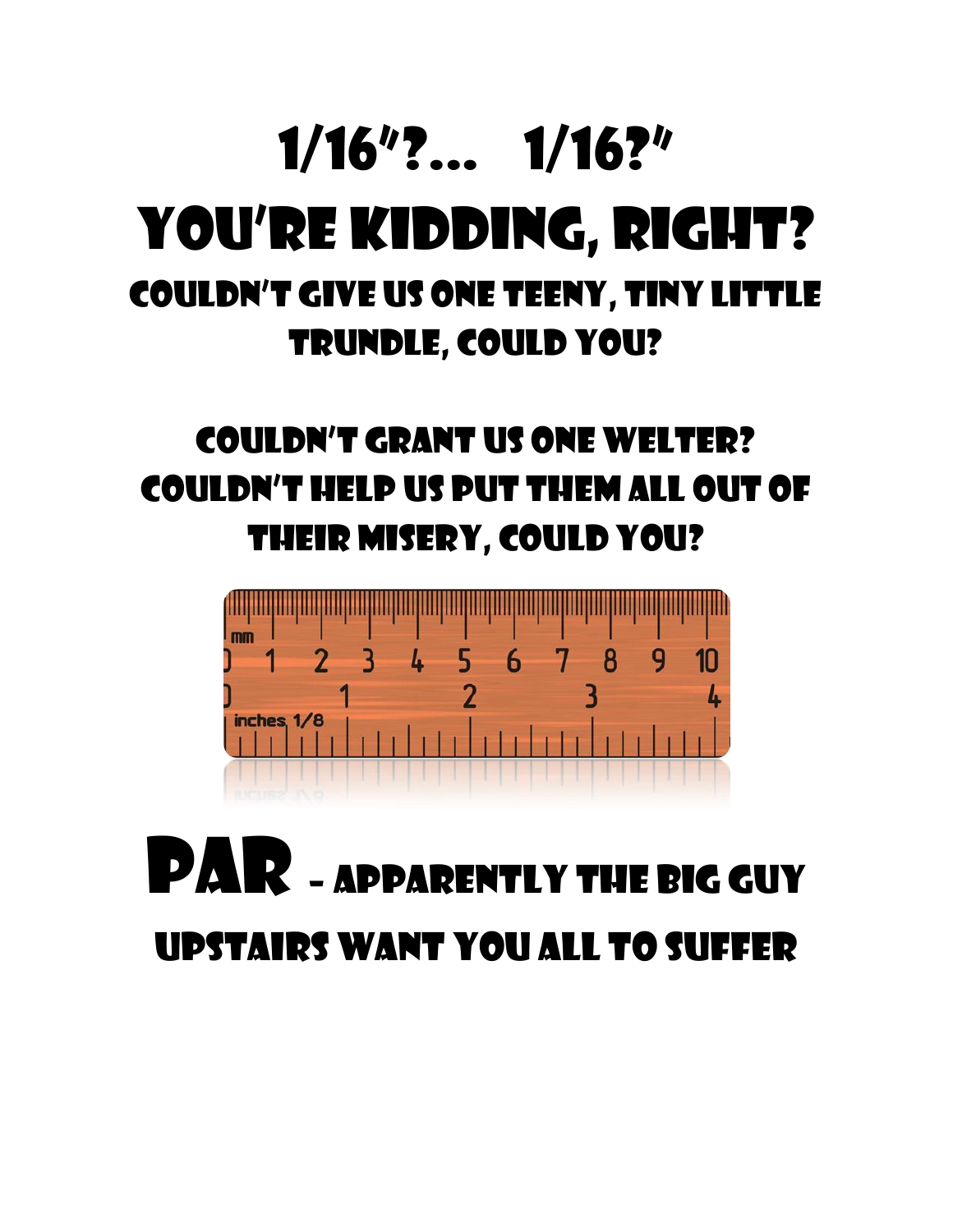## Golfers! Panties binding up on you?



### You might want to look into a new style or Roll like TOM AND BILL DO - **COMMANDO!!!** Our new-Found Freedom Allowed us to BIRDIE the Last Hole!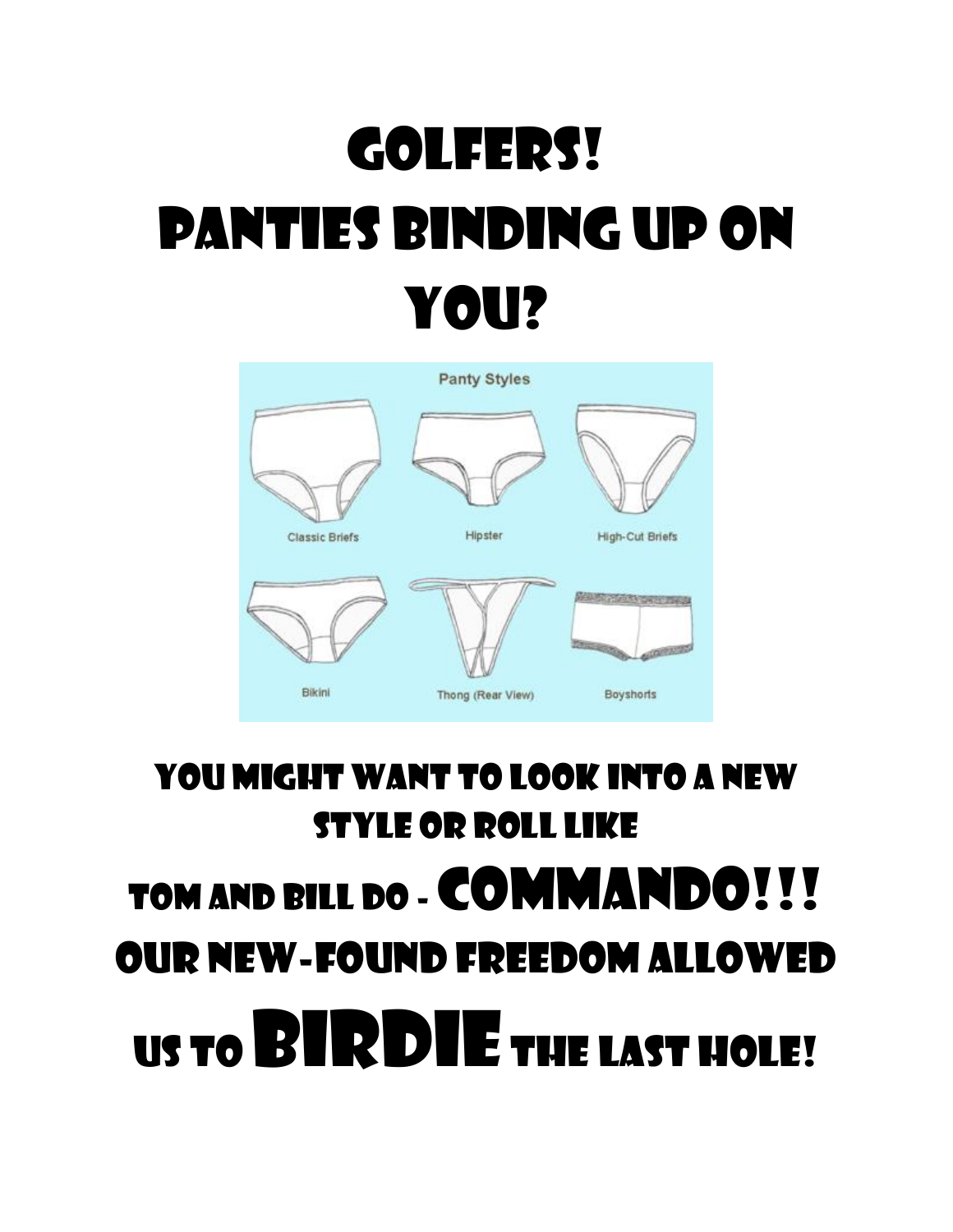

## FATHER STAN

### a Roman Catholic Priest Eats holy bread made from a holy feast Holy wine drunk from a holy cup Holy crap, did you just miss that putt? Holy shit, your game is Holy Hell Holy Stan, YoU can't beat Tom and Bill **STAN 5:21 - PAR**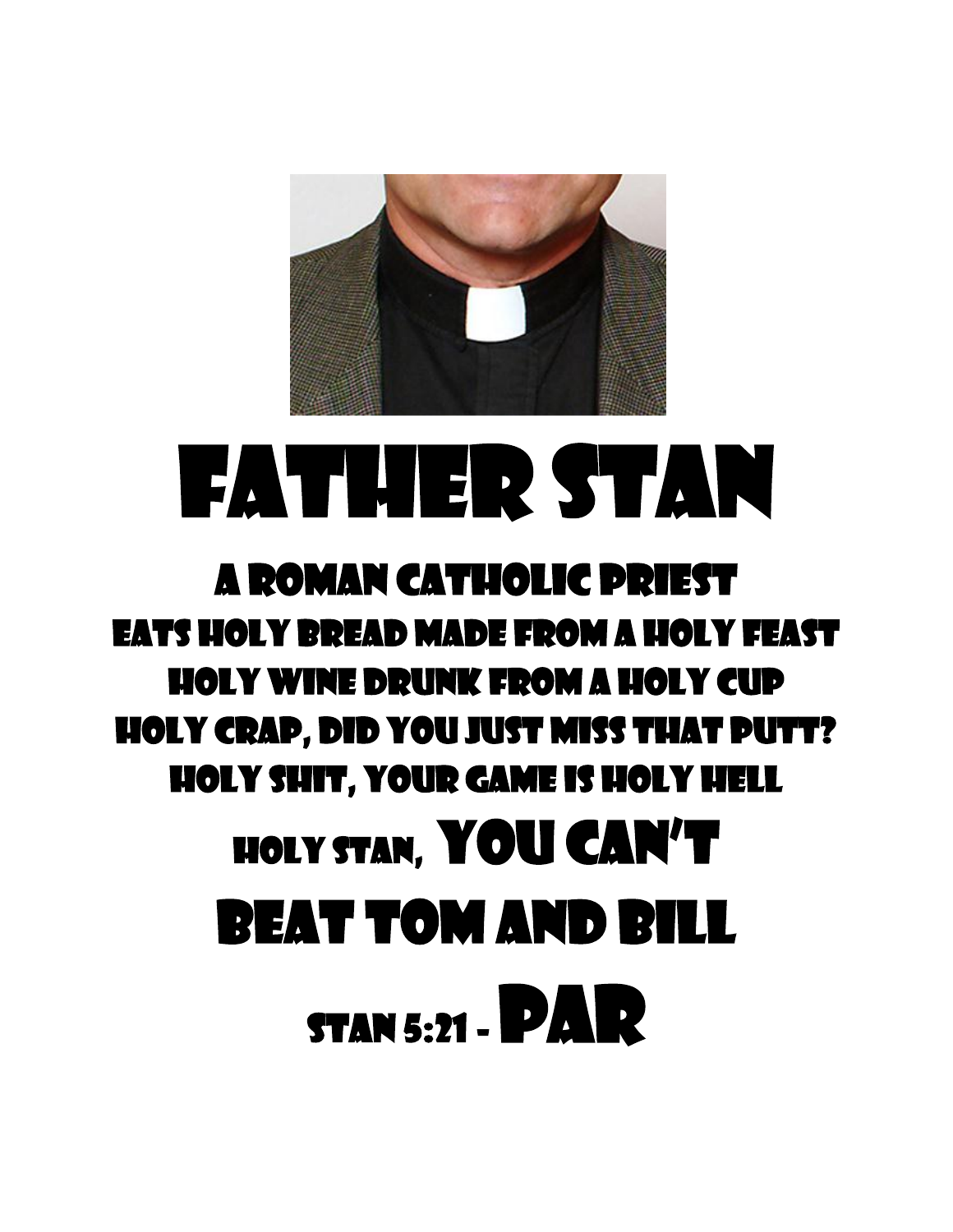#### Every year that they try Their best score is a tie to their credit they're battling still

#### But you must face it mister A tie's like kissing your sister a feeling so hollow and shrill

#### So Tofano and Shields Why don't you yield to the power that is Tom and Bill?



Tofano, Shields & the Rest of you – Pucker Up, Sis! Tom and Bill -PAR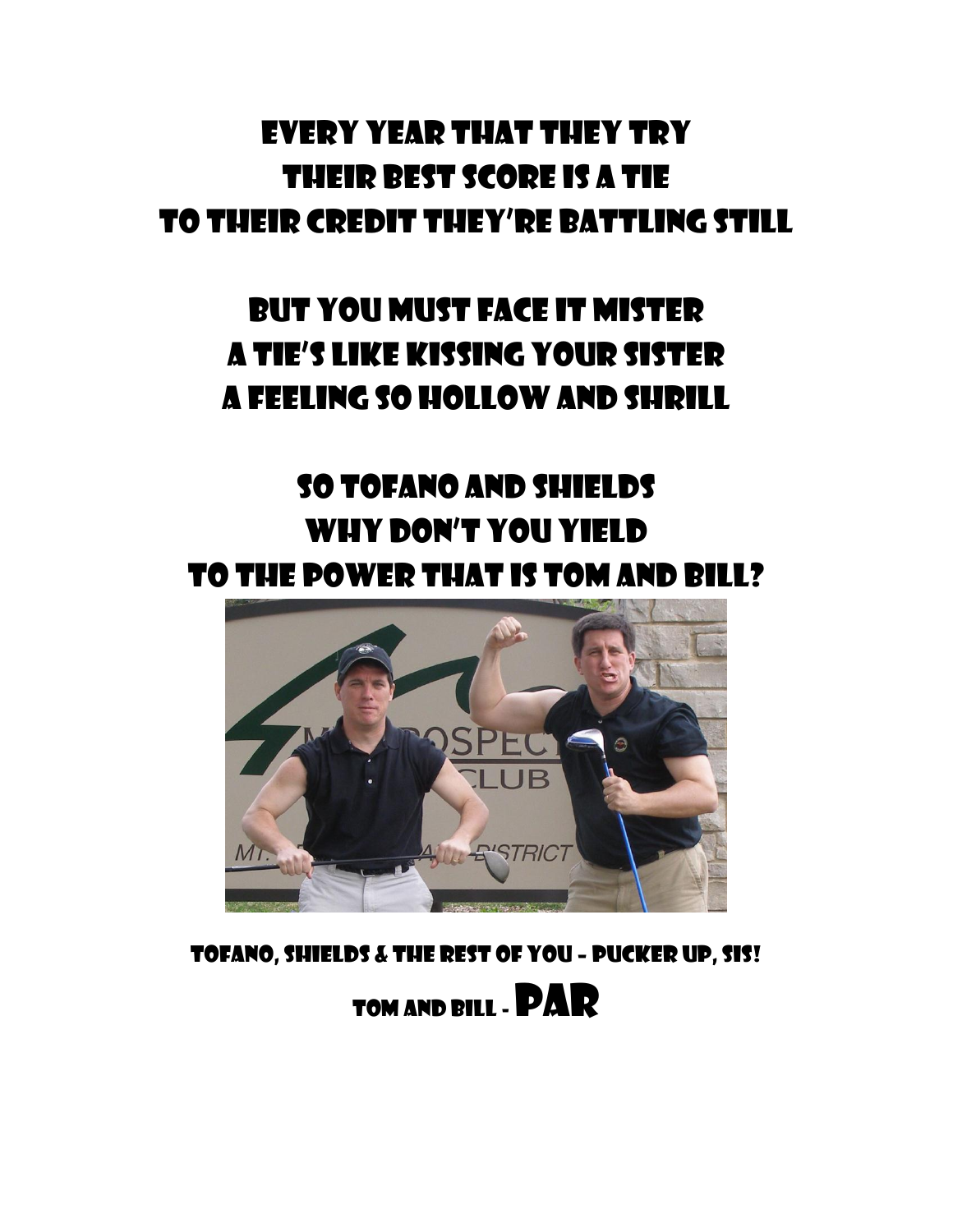### "Do or Do not. There is no Try"



## THE FORCE IS STRONG IN THESE ONES! **PAR**THEY MAKE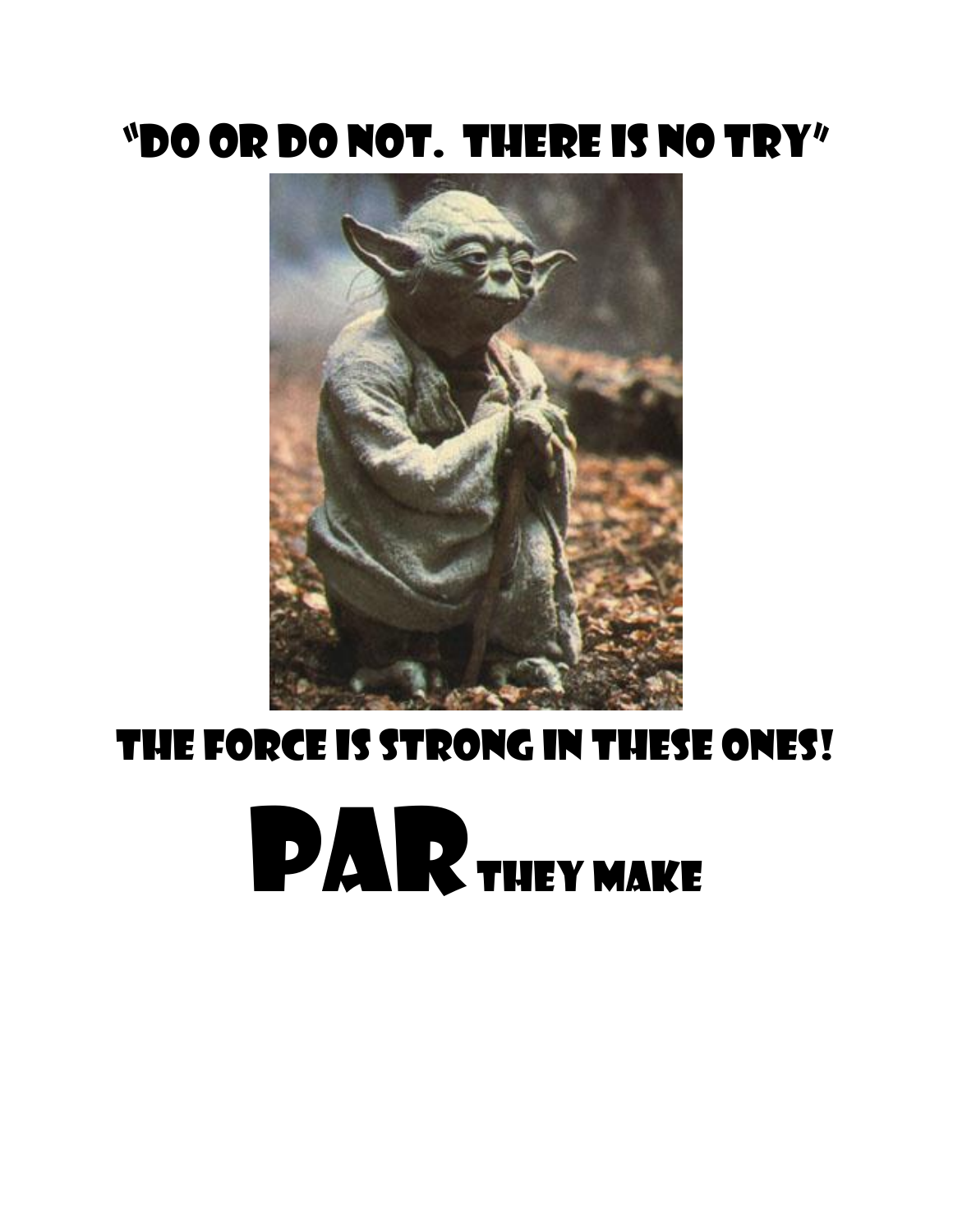### "Fear is the path to the dark side. Fear leads to anger. Anger leads to hate. Hate leads to suffering."



## "Don't FEAR Tom & Bill! Hate Their Skills Not!

# F\$%#!!!! ANOTHER PAR?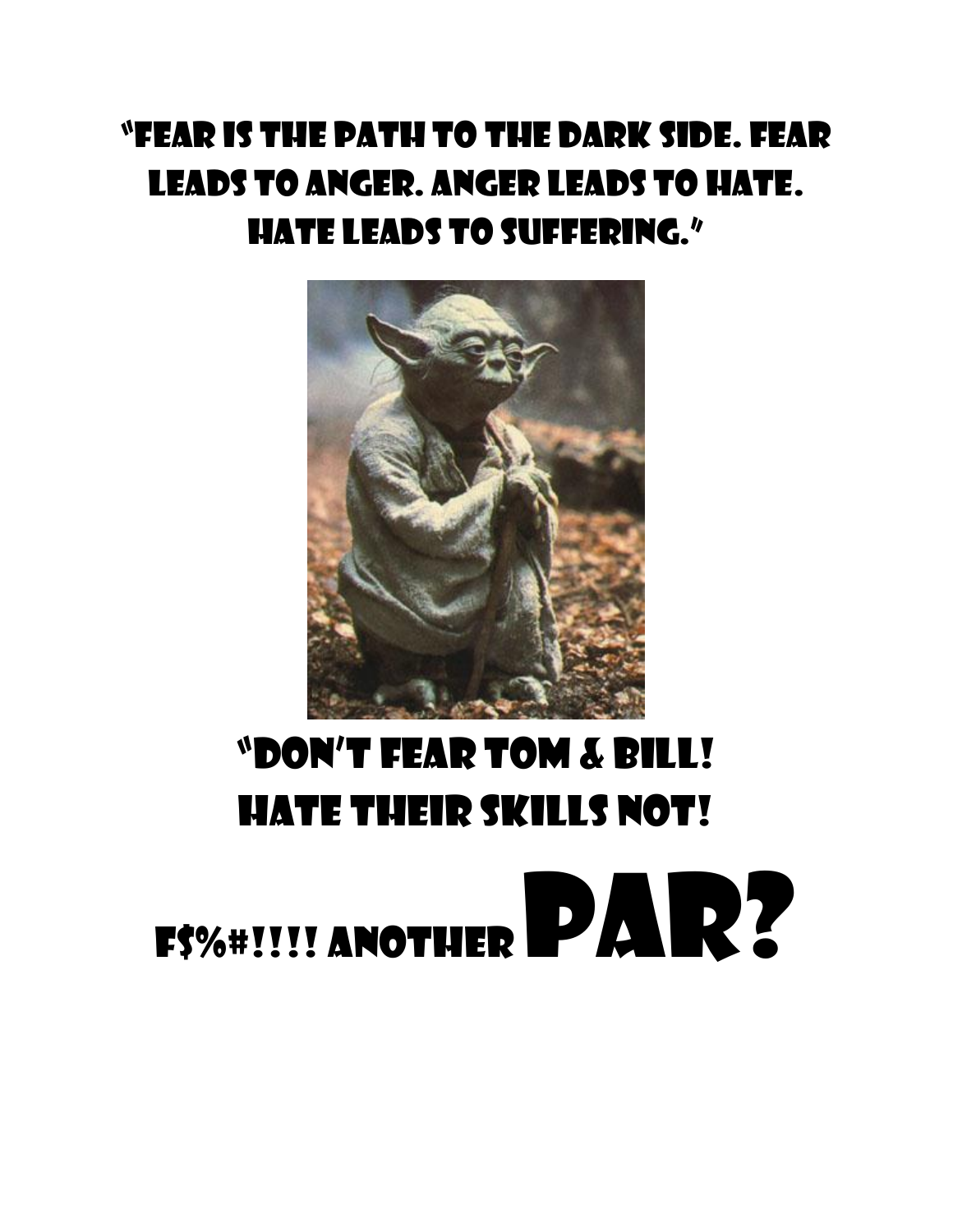## "Always two there are, no more, no less"



## "Powerful They have become, ANOTHER F\$%#ING PAR I sense in Them."

"Son of a B&@%h!